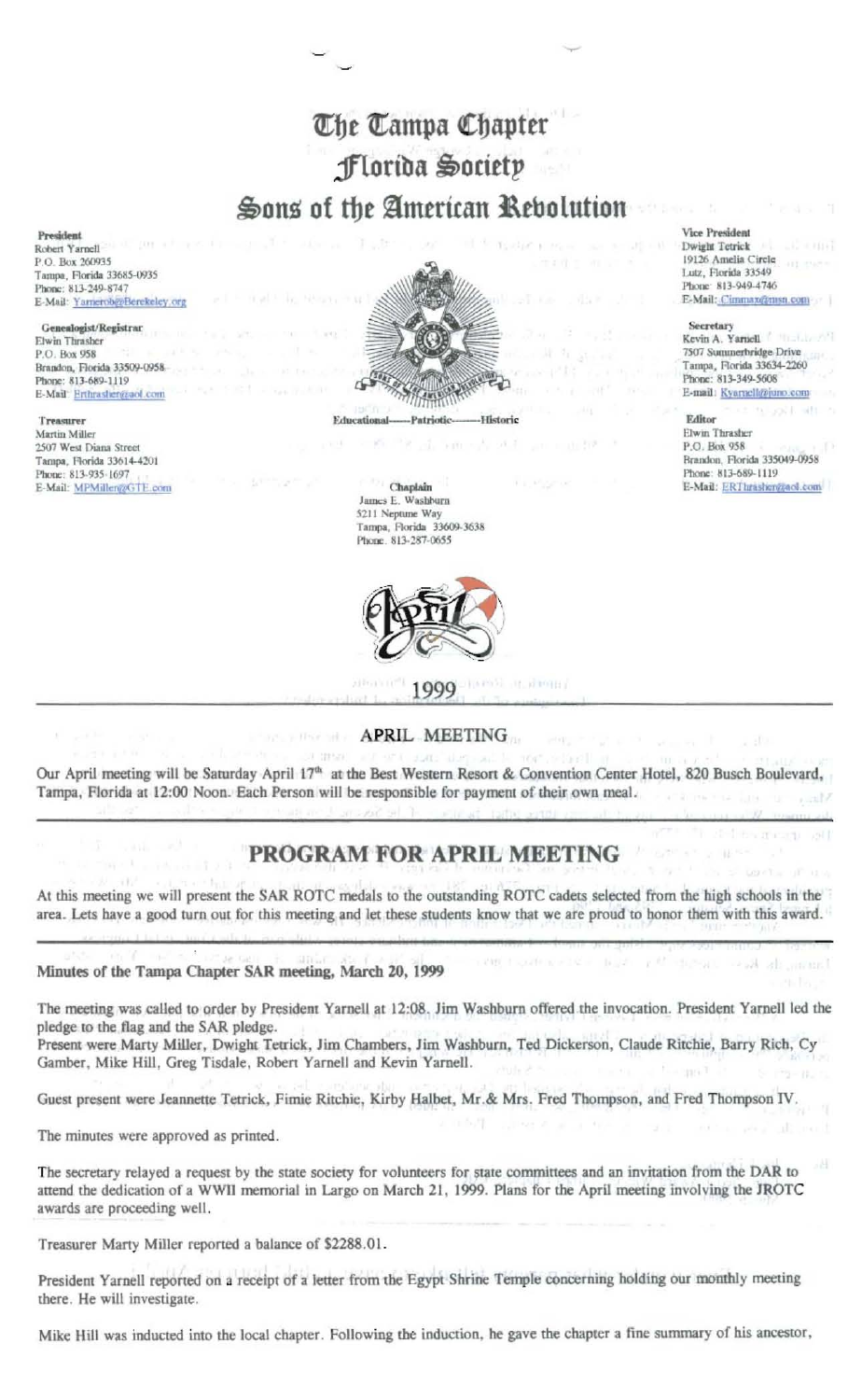Dr. James Cozby (major). All were pleased to add another new member to the chapter.

פאחונטת עיתונו, Ted Dickerson commended to the members the article on George Washington found in the latest SAR magazine. The writing and accuracey of the information were highlighted. The model for the model of

President Yarnell adjourned the meeting for lunch. Free area of the Sales and the Barrell

Jim Chambers reported on his presentation of a Silver ROTC medal at the University of Tampa to Cadet Graig Hodge. Two other medals will be presented in the near future.

The secretary presented Greg Tisdal with a membership packet that he had not received when inducted into the chapter.

President Yarnell introduced Barry Rich, Eagle Scout chairman. First Barry shared with the members information about a CD containing SAR genealogy data including all Revolutionary War veterans. He proceeded to explain the goals of the Eagle Scout Award and the application process. [The secretary notes here that Barry underwrites a significant portion of the costs associated with this fine program]. This year's winner, Fred Thompson IV, was introduced. Fred read his essay "the Signers of the Declaration of Independence" which was well received by the membership.

Our guest, Kirby Halbet, won the 50-50 drawing. Khe donated the \$13.00 to the chapter.

The recessional was said followed by the benediction offered by Jim Washburn. The meeting adjourned at 1:20 p.m.

Respectively submitted

Kevin Yarnell

Kevin Yarnell Secretary

American Revolutionary Patriotic Theme: The signers of the Declaration of Independence

"When in the course of human events..."and "We hold these truths to be self-evident..." are both familiar phrases to most Americans. They come from the Declaration of Independence, the document that established the American Colonies' liberty. However, who were the men that announced to the world that the thirteen British colonies wanted their freedom? Many men and women know of at least three men, John Hancock, Benjamin Franklin, and Thomas Jefferson, who signed the document. Who remembers any of the fifty-three other members of the Second Continental Congress that adopted the Declaration on July 4<sup>th</sup>, 1776.

For instance, George Walton was from the state of Georgia and he signed the Declaration of Independence. Before the war he served several times as chief justice and Governor of Georgia. He was also secretary of the Provisional Congress and president of the Council of Safety in 1775. Frp, 1776 to 1781, he was a delegate to the Continental Congress. Mr. Walton was a United States Senator in 1795 and 1796.

Another man Lewis Morris, signed the Declaration of Independence. He was a representative from New York. He worked on committees supervising the supply of ammunition and military stores while part of the Continental Congress. During the Revolutionary War, Morris was a major general for the New York militia. He also served in New York's state legislature.

A Pennsylvanian man, George Clymer, signed the document. Like some of the other men who put their signature on the Declaration of Independence, Clymer also put his on the Constitution. In 1773, he was part of a committee that tried to persuade Philadelphian merchants not to sell British tea. He was part of the first United States House of Representatives and even served on the Pennsylvania Committee of Safety.

It is plain to see that the men who signed the Declaration of Independence did not want to be under the thumb of British rule any longer. Once the fighting was over, they continued to try to make this newl formed country into a better place. Even the lesser-known signers carried on in American Politics.

By: Fred Thompson

Eagle Scout Award Winner, Tampa Chapter, SAR March 1999

Ever wonder what parents felt like to have a child born on April 1